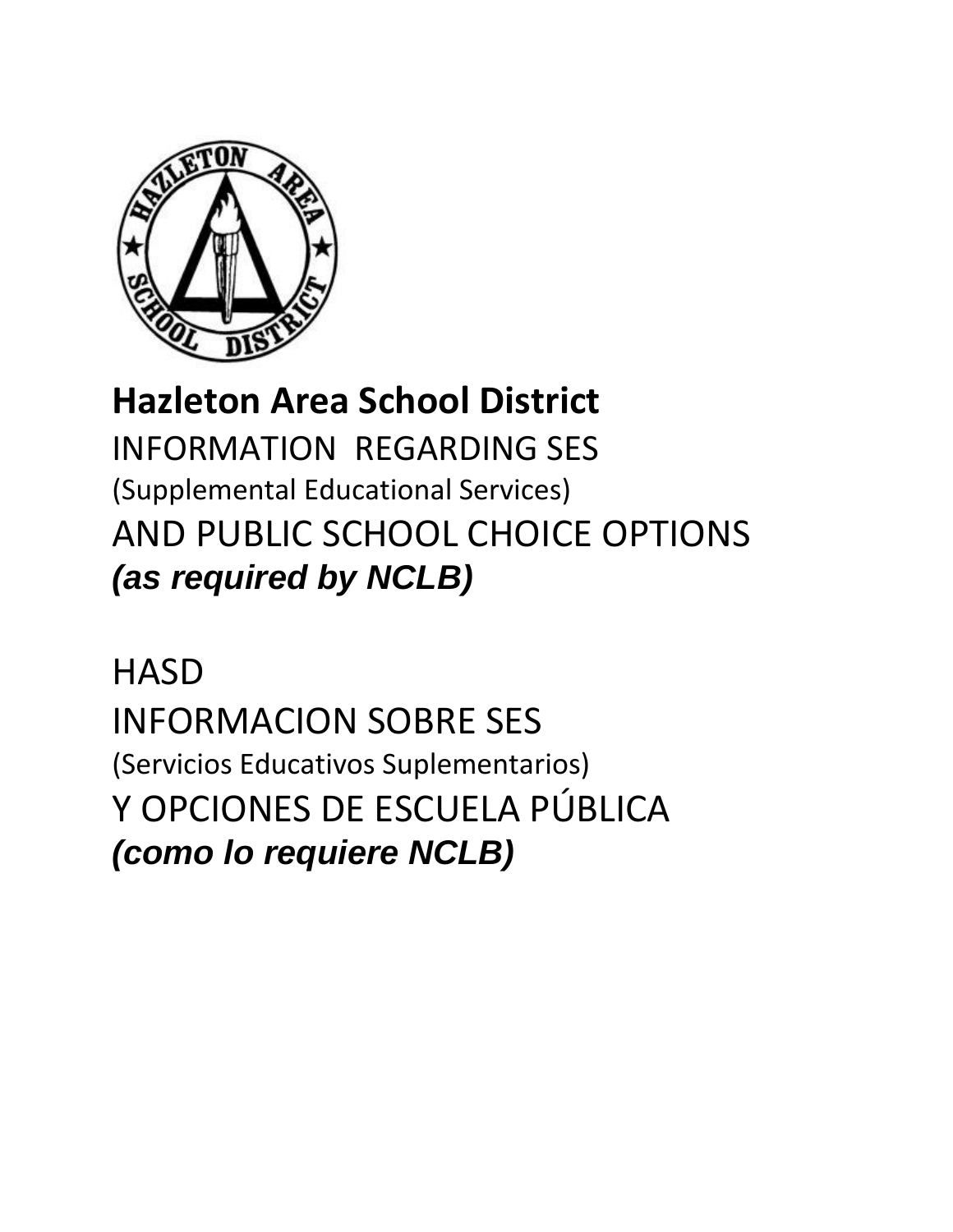# *Students Eligible and Participation*

Number of students eligible for SES in the **2007‐2008** school year ‐ 798 Number of students who participated in the SES **2007‐2008** school year ‐ 102 Number of students eligible for school choice in the **2007‐2008** school year ‐ 1030 Number of students who participated in school choice the **2007‐2008** school year ‐ 11 *Numero de estudiantes elegibles para SES en el año escolar 2007-2008 ‐ 798 Numero de estudiantes que participaron en el SES año escolar* **2007-2008** *‐ 102 Numero de estudiantes elegible para elección de escuela en el año escolar* **2007-2008** *‐ 1030 Numero de estudiantes que participaron en la elección de escuela en el año escolar* **2007-2008** *‐ 11* 

Number of students eligible for SES in the **2008‐2009** school year ‐ 754 Number of students who participated in the SES **2008‐2009** school year ‐ 178 Number of students eligible for school choice in the **2008‐2009** school year ‐ 1117 Number of students who participated in school choice in the **2008‐2009** school year ‐ 24 *Numero de estudiantes elegibles para SES en el año escolar* **2008-2009** *‐ 754 Numero de estudiantes que participaron en el SES año escolar* **2008-2009** *‐ 178 Numero de estudiantes elegible para elección de escuela en el año escolar* **2008-2009** *‐ 1117 Numero de estudiantes que participaron en la elección de escuela en el año escolar* **2008-2009** *‐ 24* 

Number of students eligible for SES in the **2009‐2010** school year ‐ 832 Number of students who participated in the SES **2009‐2010** school year ‐ 221 Number of students eligible for school choice in the **2009‐2010** school year ‐ 2162 Number of students who participated in school choice in the **2009‐2010** school year ‐ 13 *Numero de estudiantes elegibles para SES en el anio escolar* **2009-2010** *- 832 Numero de estudiantes que participaron en el SES anio escolar* **2009-2010** *-*221 *Numero de estudiantes elegible para elección de escuela en el anio escolar* **2009-2010** *-2162 Numero de estudiantes que participaron en la elección de escuela en el anio escolar* **2009-2010** *-13* 

Number of students eligible for SES in the **2010‐2011** school year ‐ 1,756 Number of students who participated in the SES **2010‐2011** school year ‐ 306 Number of students eligible for school choice in the **2010‐2011** school year ‐ 2182 Number of students who participated in school choice in the **2010**‐**2011** school year ‐ 34 *Numero de estudiantes elegibles para SES en el año escolar* **2010-2011** *‐ 1,756 Numero de estudiantes que participaron en el SES año escolar* **2010-2011** *‐ 306 Numero de estudiantes elegibles para elección de escuela en el año escolar* **2010-2011** *‐ 2182 Numero de estudiantes que participaron en la elección de escuela en el año escolar* **2010-2011** *‐ 34*

Number of students eligible for SES in the **2011‐2012** school year ‐ 1,811 Number of students who participated in the SES **2011‐2012** school year ‐ 430 Number of students eligible for school choice in the **2011‐2012** school year ‐ 2,139 Number of students who participated in school choice in the **2011-2012** school year ‐ 45 *Numero de estudiantes elegibles para SES en el año escolar* **2011-2012** *‐* 1,811 *Numero de estudiantes que participaron en el SES año escolar* **2011-2012** *‐* 430 *Numero de estudiantes elegibles para elección de escuela en el año escolar* **2011-2012** *‐* 2,139 *Numero de estudiantes que participaron en la elección de escuela en el año escolar* **2011-2012** *‐ 45*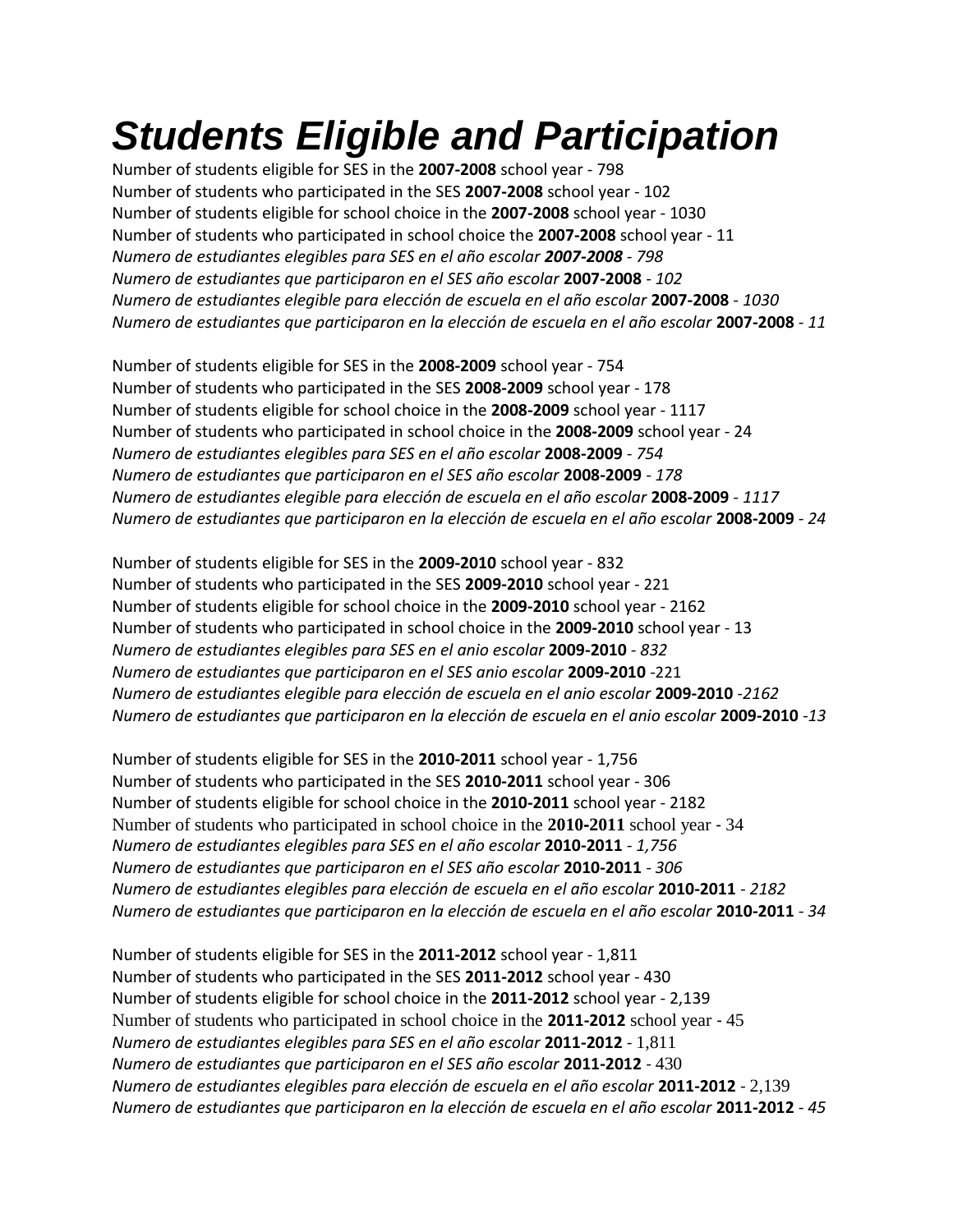Number of students eligible for SES in the **2012-2013** school year ‐ 2,156 Number of students who participated in the SES **2012-13** school year ‐ 424 Number of students eligible for school choice in the **2012‐2013** school year ‐ 3,059 Number of students who participated in school choice in the **2012-13** school year ‐ 192 *Numero de estudiantes elegibles para SES en el año escolar* **2012-13** *‐* 2,156 *Numero de estudiantes que participaron en el SES año escolar* **2012-13** *‐* 424 *Numero de estudiantes elegibles para elección de escuela en el año escolar* **2012-13** *‐* 3,059 *Numero de estudiantes que participaron en la elección de escuela en el año escolar* **2012-13** *‐* 192

### Approved SES Providers for the 2009‐1010 School Year: *(All services Provided at the Heights*‐*Terrace Elementary Middle School)*

- 1. American Tutor, Inc. 908‐281‐0050
- 2. ATS Project Success 800‐913‐0944
- 3. Attain Learning Centers 717‐730‐7070
- 4. College Nannies&Tutors 570‐620‐1300
- 5. Club –Z Tutoring 570‐824‐4044
- 6. Learner First 845‐339‐2008
- 7. OPOK I Grades UP 866‐502‐4723
- 8. Reach For Tomorrow 703‐818‐1425
- 9. Stay on Top Tutoring 800‐878‐1891
- 10. Sylvan‐Ace It 814‐262‐9665
- 11. Sylvan –Kingston,PA 570‐714‐4222
- 12. The Learning Lamp 814‐262‐0732
- 13. Tutorial Services 313‐292‐2076

Lo siguiente son los Proveedores de SES para el Distrito Escolar del Área de Hazleton para el año escolar 2009‐10. Los números están listados:

- 1. American Tutor, Inc. 908‐281‐0050
- 2. ATS Project Success 800‐913‐0944
- 3. Attain Learning Centers 717‐730‐7070
- 4. College Nannies & Tutors 570‐620‐1300
- 5. Club‐Z Tutoring 570‐824‐4044
- 6. Learner First 845‐339‐2008
- 7. OPOK I Grades UP 866‐502‐4723
- 8. Reach For Tomorrow 703‐ 818‐1425
- 9. Stay on Top Tutoring 800‐878‐1891
- 10. Sylvan‐Ace It 814‐262‐9665
- 11. Sylvan‐Kingston, PA 570‐714‐4222
- 12. The Learning Lamp 814‐262‐0732
- 13. Tutorial Services 313‐292‐2076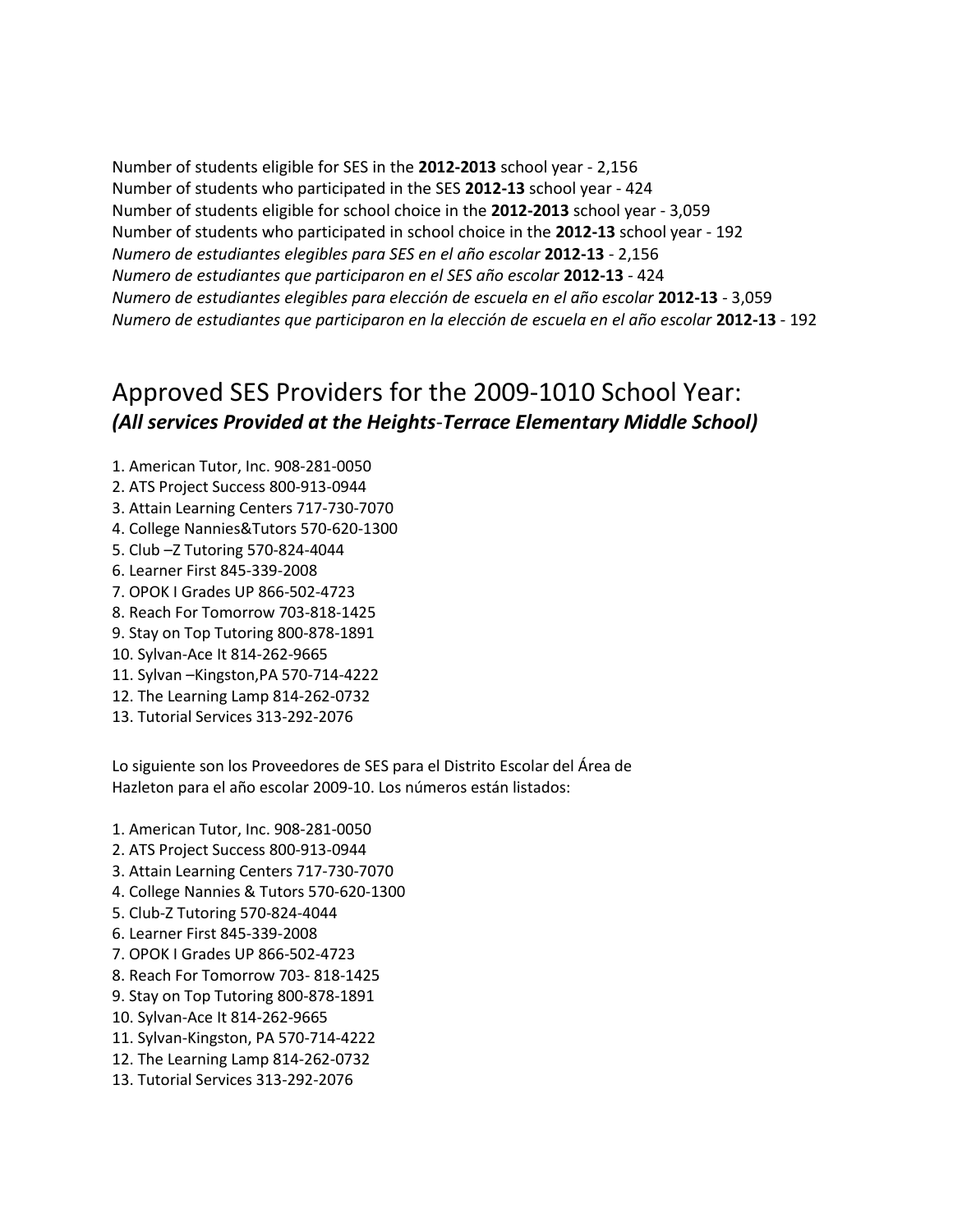### **HAZLETON AREA SCHOOL DISTRICT SUPPLEMENTAL EDUCATIONAL SERVICES 2010-11 PROVIDER SELECTION NOTICE**

**ATTENTION PARENTS: DUE TO SPACE LIMITATIONS, THE FOLLOWING SES PROVIDERS WILL BE AVAILABLE AT THE HEIGHTS-TERRACE ELEMENTARY/MIDDLE SCHOOL ONLY:**  American Tutor, Inc. 908-281-0050 Attain Learning Centers 717-730-7070 College Nannies & Tutors 570-620-1300 Club Z Tutoring 570-824-4044 Sylvan Ace It 814-262-9665 Sylvan-Kingston, PA 570-586-2254 **(SERVICES IN KINGSTON) THE FOLLOWING SES PROVIDERS WILL BE AVAILABLE AT THE WEST HAZLETON ELEMENTARY/MIDDLE SCHOOL ONLY:**  Alternatives Unlimited, Inc. 410-339-3945 Catapult Learning, LCC 401-330-7303 Education Futures Corp. 267-408-8369 Learning Lamp 814-262-0732 Stay on Top Tutoring Services215-242-1141 Sylvan-Kingston, PA 570-586-2254 **(SERVICES IN KINGSTON) THE FOLLOWING DISTANCE LEARNING SES PROVIDERS WILL BE ABLE TO SERVICE BOTH THE HEIGHTS-TERRACE ELEMENTARY/MIDDLE SCHOOL AND THE WEST HAZLETON ELEMENTARY/ MIDDLE SCHOOL**  ATS Project Success 800-913-0944 Datamatics Inc. 770-623-6969 Kanmas Educational Support Center 724-493-9371 Learner First 610-675-7710 Right Reasons Technologies 570-422-7919 Stay on Top Tutoring Services 215-242-1141 Tutorial Services 734-470-6387 Tutoring Works Plus 302-836-1792 Youth Enriched Academics 215-677-9656

## **DISTRITO ESCOLAR DEL AREA DE HAZLETON SERVICIOS EDUCATIVOS SUPLEMENTARIOS**

#### **NOTIFICACION DE LOS PROVEDORES SELECCIONADOS 2010-11 ATENCION PADRES:**

**DEBIDO A LIMITACIONES DE ESPACIO, LOS SIGUIENTES PROVEDORES DE SES ESTARAN DISPONIBLES EN LA ESCUELA ELEMENTAR/SECUNDARIA HEIGHTS-TERRACE SOLAMENTE:**  American Tutor, Inc. 908-281-0050 Attain Learning Centers 717-730-7070 College Nannies & Tutors 570-620-1300 Club Z Tutoring 570-824-4044 Sylvan Ace It 814-262-9665

Sylvan-Kingston, PA 570-586-2254 **(SERVICIOS EN KINGSTON)** 

**LOS SIGUIENTES PROVEDORES ESTARAN DISPONIBLES EN LA ESCUELA ELEMENTAR/SECUNDARIA WEST** 

#### **HAZLETON SOLAMENTE:**

Alternatives Unlimited, Inc. 410-339-3945 Catapult Learning, LCC 401-330-7303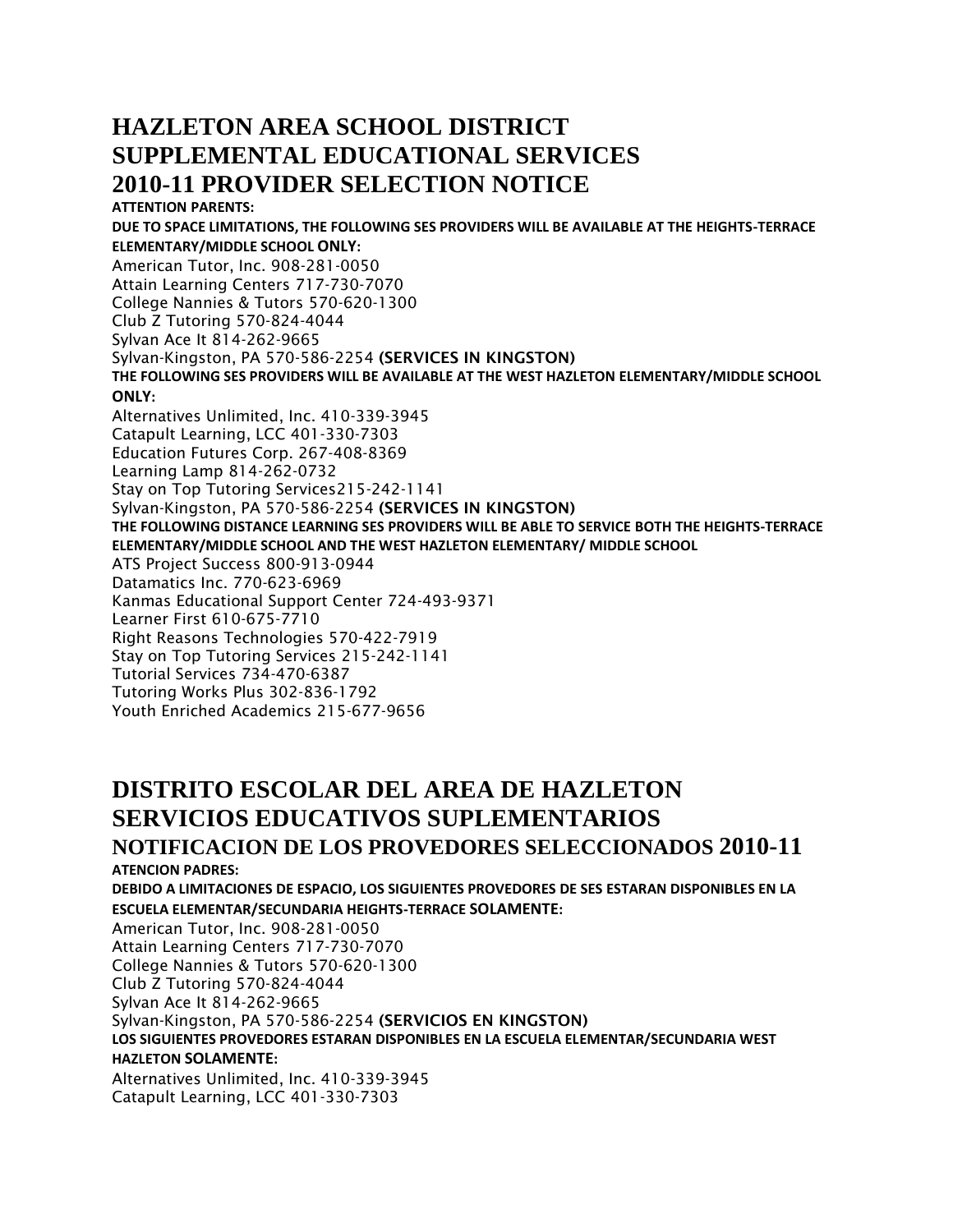Education Futures Corp. 267-408-8369 Learning Lamp 814-262-0732 Stay on Top Tutoring Services215-242-1141 Sylvan-Kingston, PA 570-586-2254 **(SERVICIOS EN KINGSTON) LOS SIGUIENTES PROVEDORES DE APRENDISAJE A DISTANCIA SES, ESTARAN DISPONIBLES PARA SERVIR A AMBAS ESCUELAS. LA ESCUELA ELEMENTAR/SECUNDARIA HEIGHTS-TERRACE Y LA ESCUELA ELEMENTAR/SECUNDARIA WEST HAZLETON.**  ATS Project Success 800-913-0944 Datamatics Inc. 770-623-6969 Kanmas Educational Support Center 724-493-9371 Learner First 610-675-7710 Right Reasons Technologies 570-422-7919 Stay on Top Tutoring Services 215-242-1141 Tutorial Services 734-470-6387 Tutoring Works Plus 302-836-1792 Youth Enriched Academics 215-677-9656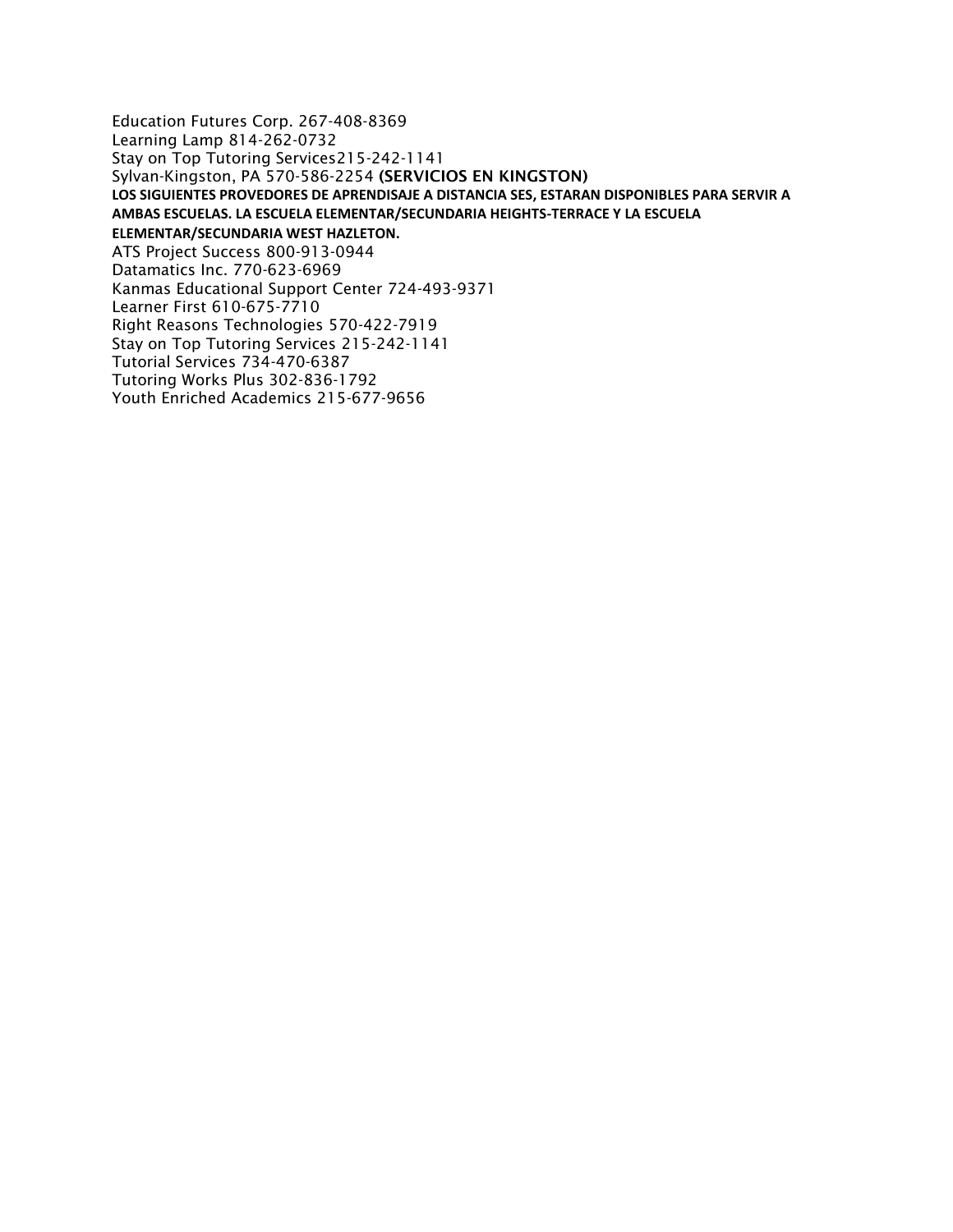### *HAZLETON AREA SCHOOL DISTRICT SUPPLEMENTAL EDUCATIONAL SERVICES*

### *2011-12 Provider Telephone Numbers*

**ATTENTION PARENTS:** 

#### **THE FOLLOWING SES PROVIDERS WILL BE ABLE TO SERVICE BOTH THE HEIGHTS-TERRACE ELEMENTARY/MIDDLE SCHOOL AND THE WEST HAZLETON ELEMENTARY/ MIDDLE SCHOOL**

#### **On-site Providers**

American Tutor, Inc. 908-281-0050 or 1-877-508-8867 Attain Learning Centers 717-730-7070 or 570-445-4670 Catapult Learning, LCC 401-330-7303 or 1-877-272-1514 Club Z Tutoring 570-824-4044 Sylvan/Ace It Tutoring 814-262-9665 or 814-693-1030

#### **Distance Providers**

Achieve HighPoints from Datamatics, Inc. 215-760-1857 or 1-877-737-6252 ATS Project Success 586-465-9474 or 1-800-913-0944 The Right Prep 301-288-7830 Tutorial Services 734-470-6387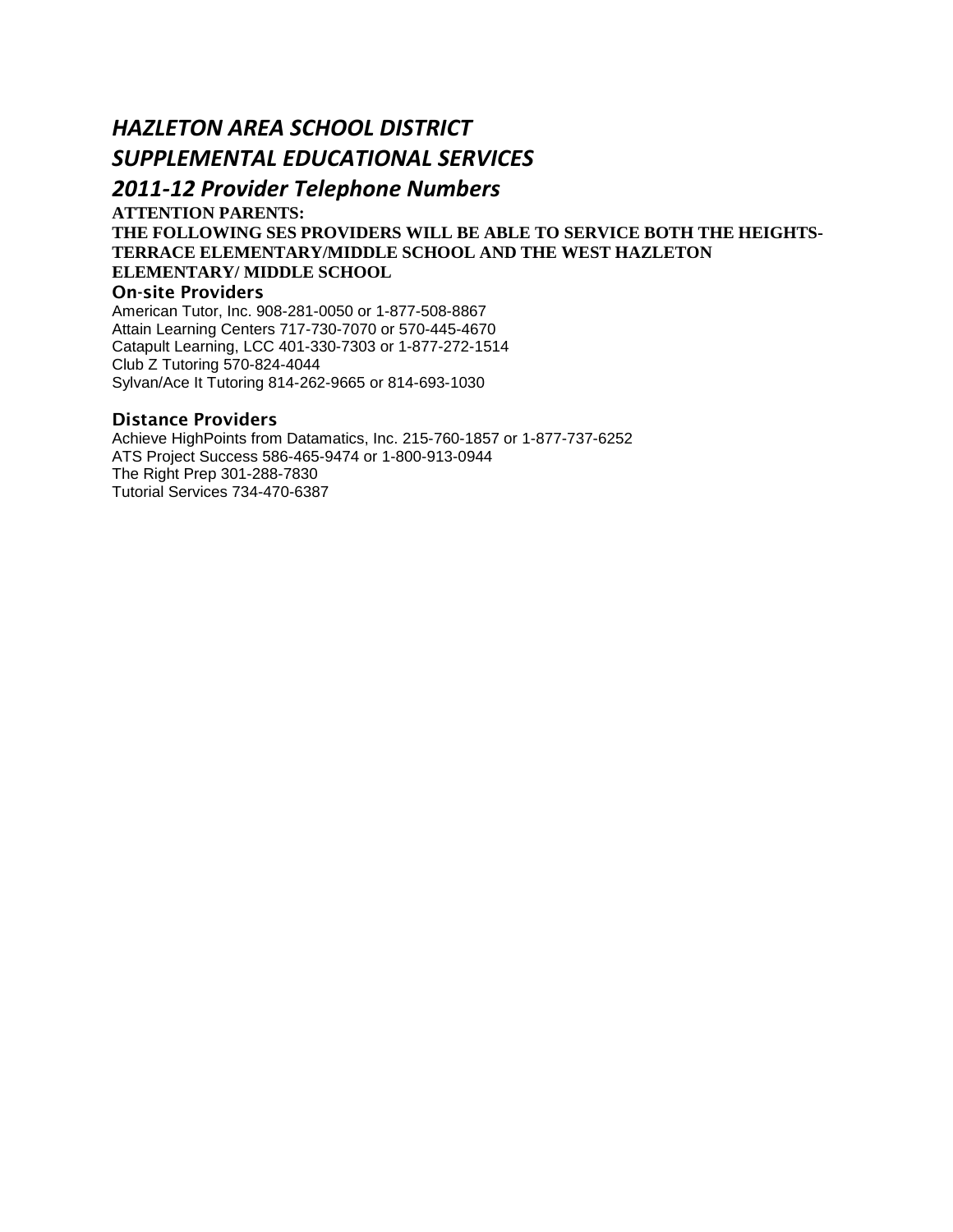#### *DISTRITO ESCOLAR DEL AREA DE HAZLETON SERVICIOS EDUCATIVOS SUPLEMENTARIOS*

*Números de Teléfono de Proveedores 2011-12* 

**ATENCION PADRES:** 

**LOS SIGUIENTES PROVEDORES DE APRENDISAJE A DISTANCIA SES, ESTARAN DISPONIBLES PARA SERVIR A AMBAS ESCUELAS, LA ESCUELA DE HEIGHTS-TERRACE ELEMENTARY/MIDDLE Y LA ESCUELA DE WEST HAZLETON ELEMENTARY/MIDDLE. Proveedores en el Lugar** 

American Tutor, Inc. 908-281-0050 o 1-877-508-8867 Attain Learning Centers 717-730-7070 o 570-445-4670 College Nannies & Tutors 570-620-1300 o 570-309-6854 Catapult Learning, LCC 401-330-7303 o 1-877-272-1514 Sylvan/Ace It Tutoring 814-262-9665 o 814-693-1030

#### **Proveedores a Distancia**

Achieve HighPoints from Datamatics, Inc. 215-760-1857 o 1-877-737-6252 ATS Project Success 586-465-9474 o 1-800-913-0944 The Right Prep 301-288-7830 Tutorial Services 734-470-6387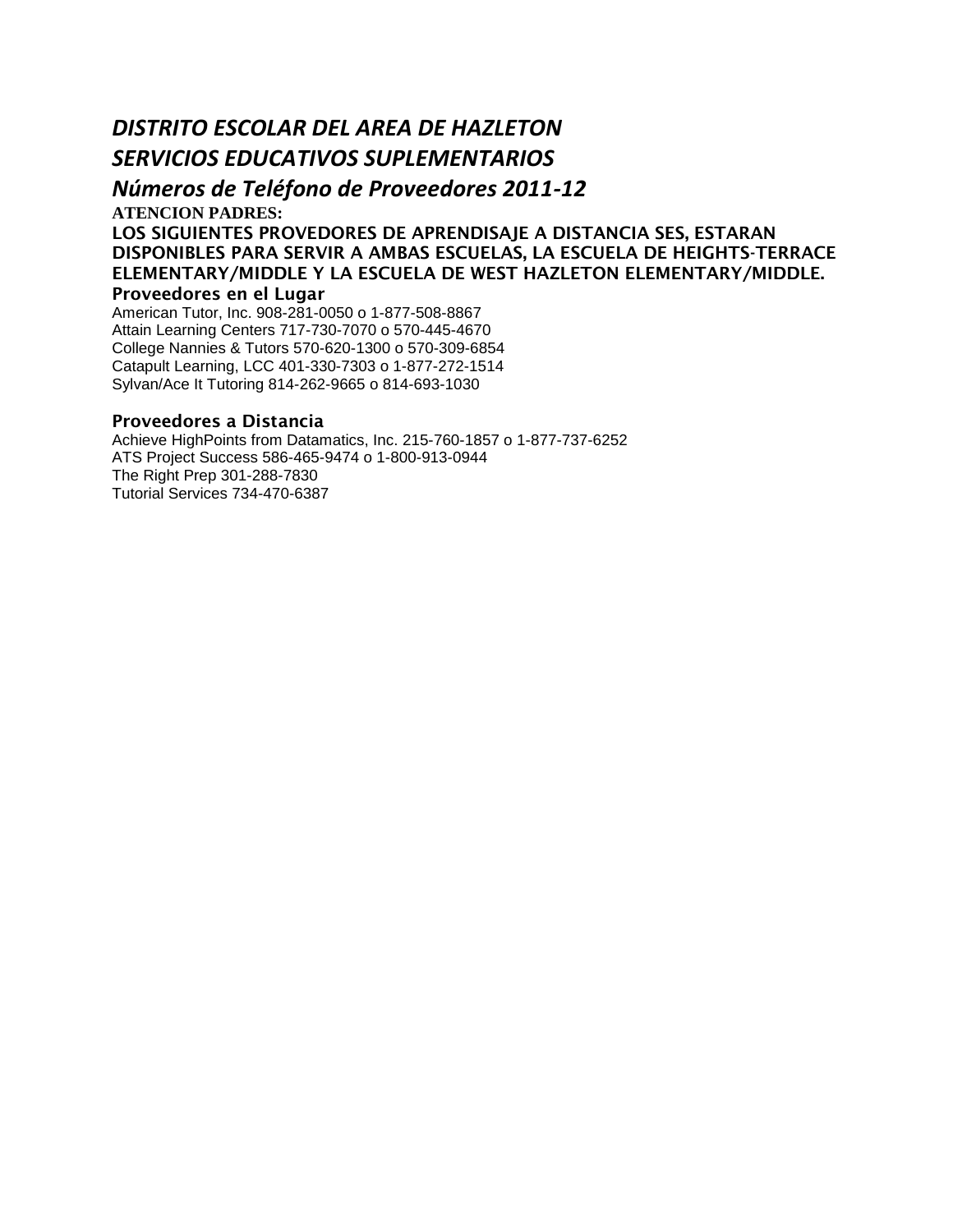### **HAZLETON AREA SCHOOL DISTRICT SUPPLEMENTAL EDUCATIONAL SERVICES (SES)**

### **SES Fair: November 13, 2012 6-8 PM at the Career Center SES Feria: Noviembre 13, 2012 6-8 PM en el Career Center**

#### *2012-13 Providers Telephone Numbers*

**ATTENTION PARENTS: THE FOLLOWING SES PROVIDERS WILL BE ABLE TO SERVICE BOTH THE HEIGHTS-TERRACE ELEMENTARY/MIDDLE SCHOOL AND THE WEST HAZLETON ELEMENTARY/ MIDDLE SCHOOL** 

#### **On-site Providers**

AAVANTE, Inc. (855) 888-8677 Achievement Matters, Inc. (855) 888-8677 American Tutor (908) 281-0050 Attain Learning Centers (717) 730-7070 Catapult Learning (401) 316-7921 Club Z! Tutoring (570) 241-1577 Learn It Systems (410) 369-0000 ext. 124 One on One Learning (704) 490-9559 Smarties Tutoring Services, LLC (203) 772-4331 ext 425 Stay On Top Tutoring (800) 878-1891 Sylvan Learning/Ace It! (814) 693-1030 TutorFind (703) 881-1675

#### **Distance Providers**

#1 in Learning (866) 698-6537 Academic Networking (937) 219-0387 Achieve HighPoints from Datamatics, Inc. (770) 623-6969 ext. 232 Attain Learning Centers (717) 730-7070 Learning Lamp (814)262-0732 One on One Learning (704) 490-9559 Tutorial Services (734) 470-6387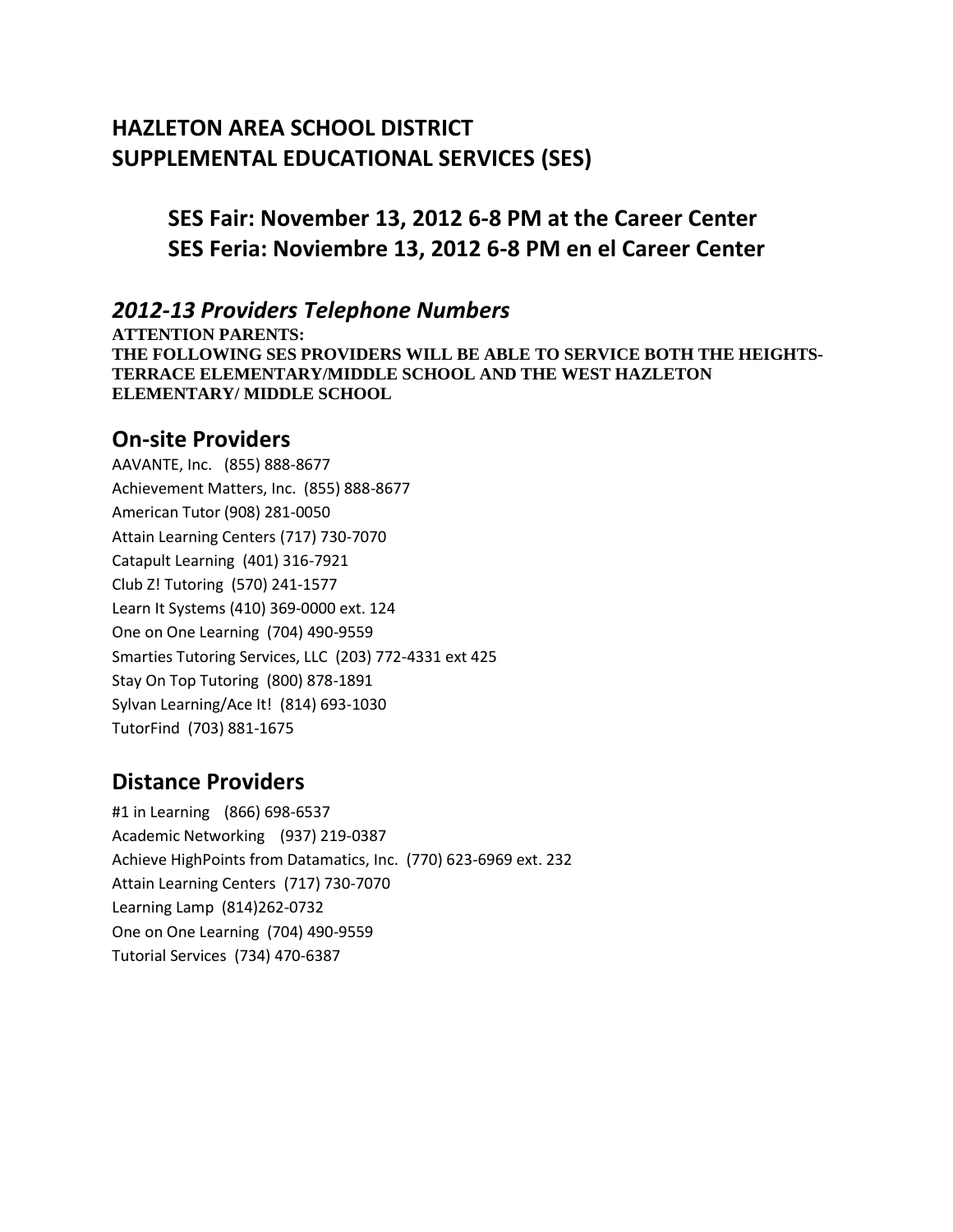#### *DISTRITO ESCOLAR DEL AREA DE HAZLETON SERVICIOS EDUCATIVOS SUPLEMENTARIOS*

*Números de Teléfono de Proveedores 2012-2013*  **ATENCION PADRES: LOS SIGUIENTES PROVEDORES DE APRENDISAJE A DISTANCIA SES, ESTARAN DISPONIBLES PARA SERVIR A AMBAS ESCUELAS, LA ESCUELA DE HEIGHTS-TERRACE ELEMENTARY/MIDDLE Y LA ESCUELA DE WEST HAZLETON ELEMENTARY/MIDDLE.** 

#### **Proveedores en el Lugar**

AAVANTE, Inc. (855) 888-8677 Achievement Matters, Inc. (855) 888-8677 American Tutor (908) 281-0050 Attain Learning Centers (717) 730-7070 Catapult Learning (401) 316-7921 Club Z! Tutoring (570) 241-1577 Learn It Systems (410) 369-0000 ext. 124 One on One Learning (704) 490-9559 Smarties Tutoring Services, LLC (203) 772-4331 ext 425 Stay On Top Tutoring (800) 878-1891 Sylvan Learning/Ace It! (814) 693-1030 TutorFind (703) 881-1675

#### **Proveedores a Distancia**

#1 in Learning (866) 698-6537 Academic Networking (937) 219-0387 Achieve HighPoints from Datamatics, Inc. (770) 623-6969 ext. 232 Attain Learning Centers (717) 730-7070 Learning Lamp (814)262-0732 One on One Learning (704) 490-9559 Tutorial Services (734) 470-6387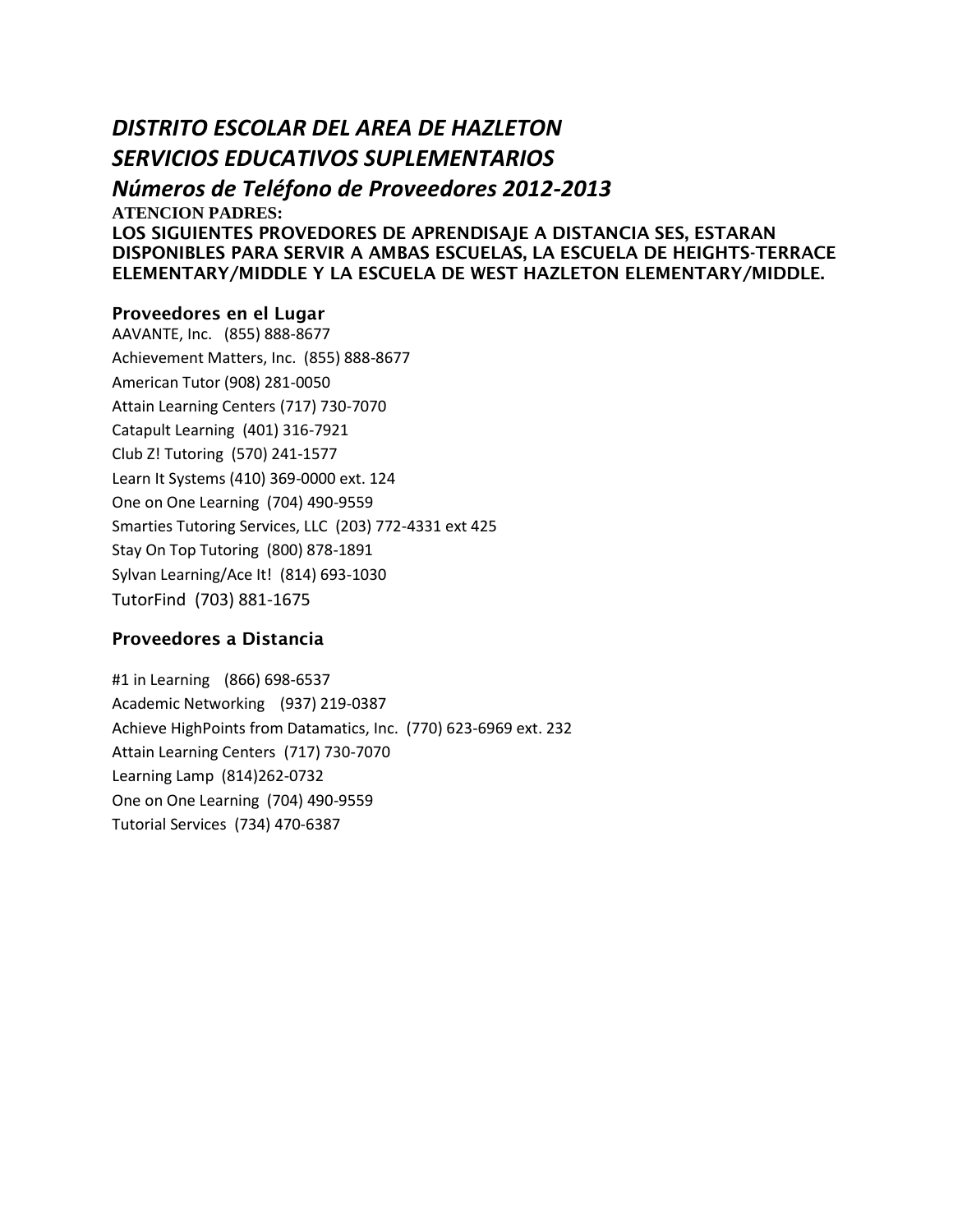# **School Choice**

### **2009-2010**

**List of available schools for School Choice during the 2009‐2010 School Year:**  *(There were two eligible schools for School Choice for the 2009*‐*1010 School Year. These schools were Heights*‐*Terrace Elementary Middle School and West Hazleton Elementary Middle School)* 

Arthur Street and Arthur Street Annex in grade K‐2

Freeland Elementary Middle School grades K‐8

Hazleton Elementary Middle School Grades 3‐8

#### *Lista de escuelas disponible para Elección de Escuela durante el año escolar 2009-2010:*

*(Habian dos escuelas elegible para la elección de escuela para el año escolar 2009-2010. Estas escuelas fueron Heights-Terrace Elementaría y Intermedia y West Hazleton Elementaria y Intermedia)* 

Arthur Street y Arthur Street Anexo en grados K‐2

Freeland Elemenatria y Intermedia grados K‐8

Hazleton Elementaria y Intermedia grados 3‐8

## **2010-2011**

#### **List of available schools for School Choice during the 2010‐1011 School Year:**

*(There were two eligible schools for school choice for the 2010-2011 School Year. These schools were Heights‐Terrace Elementary Middle School and West Hazleton Elementary Middle School)* 

Arthur Street and Arthur Street Annex in grade K‐2

Freeland Elementary Middle School grades K‐8

Hazleton Elementary Middle School Grades 3‐8

*Lista de escuelas disponibles para la Elección de Escuelas durante el año escolar 2010-2011:* 

*(Hay dos escuelas elegible para la elección de escuela para el año escolar 2010-2011. Estas escuelas fueron Heights-Terrace Elementaría y Intermedia y West Hazleton Elementaria y Intermedia)* 

Arthur Street and Arthur Street Anexo en grados K‐2

Freeland Elementaria y Intermedia grados K‐8

Hazleton Elementaria y Intermedia grados 3‐8

## **2011-2012**

**List of available schools for School Choice during the 2011‐1012 School Year:**  *(There were two eligible schools for school choice for the 2011-2012 School Year. These schools were Heights‐Terrace Elementary Middle School and West Hazleton Elementary Middle School)*  Arthur Street and Arthur Street Annex in grade K‐2 Freeland Elementary Middle School grades K‐8